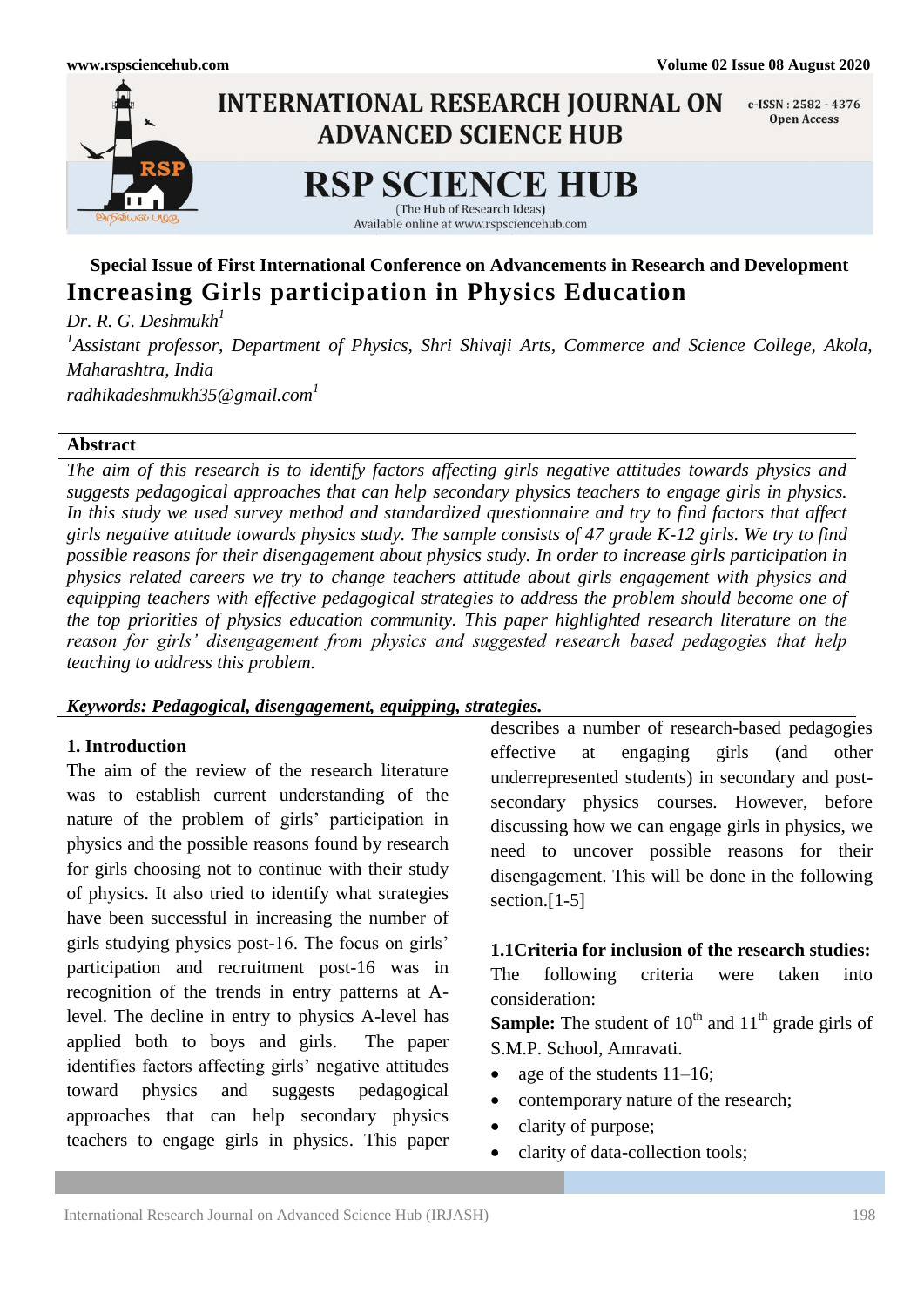**www.rspsciencehub.com Volume 02 Issue 08 August 2020**







## **2. Research-Based Evidence for the Reasons behind Girls' Disengagement from Physics**

a) Different gender-dependent socialization patterns.

b) Different gender-dependent attitudes, interest levels and self-efficacy about physics.

c) Different effects of the classroom culture on boys and girls.

d) The lack of appeal of traditional physics curriculum and assessment strategies to girls.

e) Teachers' beliefs about girls' ability to succeed in physics and teachers' lack of awareness of the reasons for girls' disengagement.[6-8]

## **3. Research Based Pedagogies For Increasing Girls' Engagement With Physics:**

At first glance, the obstacles for girls' disengagement from physics look insurmountable. However, a closer examination reveals that while some of them are located outside of teachers' control, there is a lot teachers can do to alleviate the problem. For example, Daly and Grant identified six areas of good practice in a physics classroom that promote positive girls' attitudes about physics. They include:

1) Pedagogy: teaching and learning physics in a way that is accessible and engaging for girls;

- 2) Classroom management: engaging and supporting girls;
- 3) Careers: emphasizing the value of physics and physics-related careers;
- 4) Progression: making physics relevant for girls (and boys) in secondary and postsecondary education;
- 5) Workforce: girls (and boys) have access to good physics teaching;
- 6) Culture and ethos.
- 7) Promoting student active engagement inside and outside of school
- 8) Focusing on developing students' metacognitive strategies
- 9) Using modern technologies to make physics relevant to students' lives and to their future aspirations:
- 10) Using history & philosophy of science to build a more realistic picture of science and scientists:
- 11) Introducing female role-models and mentoring:
- 12) Providing continuous constructive feedback on students' progress.
- 13) Using multiple ways to assess student understanding.
- 14) Emphasizing collaborative nature of science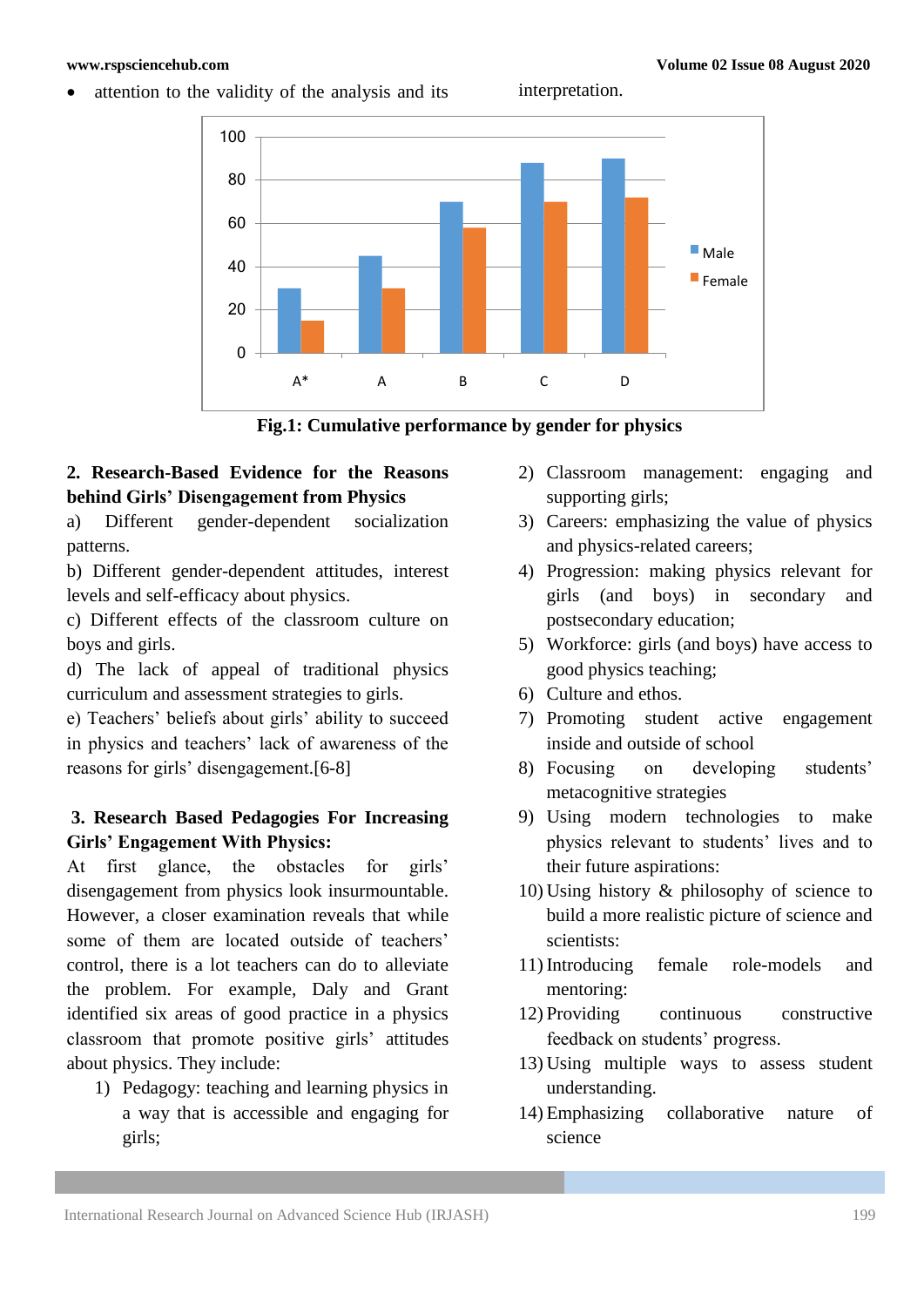**www.rspsciencehub.com Volume 02 Issue 08 August 2020**

15) Raising teachers' awareness of their beliefs and attitudes about girls' engagement with physics:



**Fig.2. Research Based Pedagogies For Increasing Girls' Engagement With Physics**

### **Conclusions**

In order to increase girls' participation in physics-related careers, we need to engage them in secondary physics courses. Therefore, changing teachers' attitudes about girls' engagement with physics and equipping teachers with effective pedagogical strategies to address the problem should become one of the top priorities of the physics education community. This paper highlighted research literature on the reasons for girls' disengagement from physics and suggested four research based pedagogies that can help teachers to address this problem. As a physics education community, we have to support physics teachers in this process. Unless physics classrooms can be made welcoming to all students, the issue of girls' disengagement from physics will not be

resolved and women-scientists, such as Dr. Fabiola Gianotti (the first female head of CERN), will remain a rare exception worthy of worldwide News coverage.

## **References:**

- [1]. R. Ivie and C. Langer Tesfaye, "Women in physics: A tale of limits", Physics Today, 65, 4750 (2012).
- [2]. P. Murphy and E. Whitelegg, Girls in the Physics Classroom: A Review of the Research on the Participation of Girls in Physics, 2006.
- [3]. Statistics Canada, Women in Canada: A Gender-based Statistical Report, 2006.